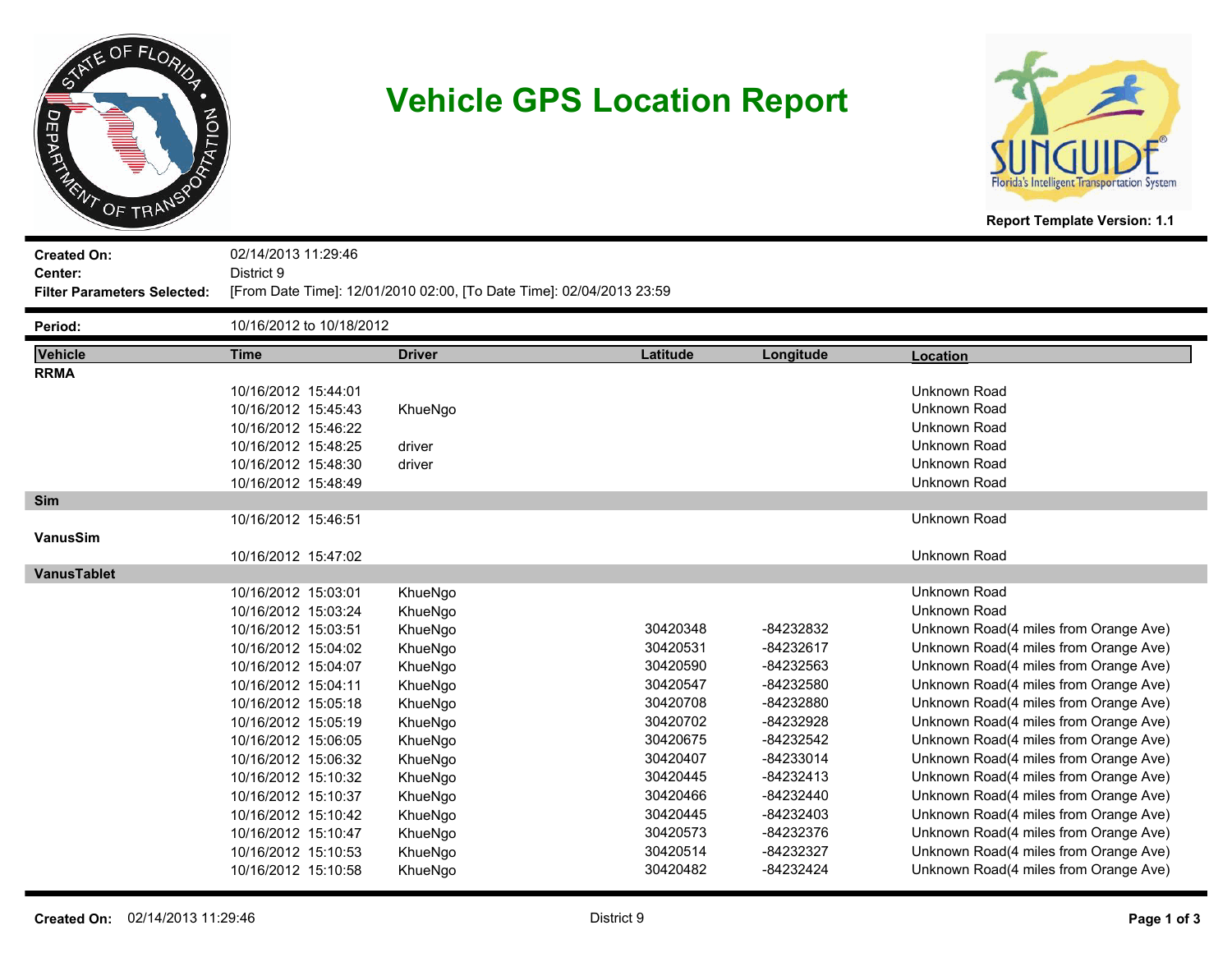

# **Vehicle GPS Location Report**



#### **Report Template Version: 1.1**

| <b>Vehicle</b> | <b>Time</b>         | <b>Driver</b> | Latitude | Longitude | <b>Location</b>                       |
|----------------|---------------------|---------------|----------|-----------|---------------------------------------|
|                | 10/16/2012 15:11:03 | KhueNgo       | 30420493 | -84232451 | Unknown Road(4 miles from Orange Ave) |
|                | 10/16/2012 15:11:06 | KhueNgo       | 30420493 | -84232451 | Unknown Road(4 miles from Orange Ave) |
|                | 10/16/2012 15:11:50 | KhueNgo       | 30420171 | -84232268 | Unknown Road(4 miles from Orange Ave) |
|                | 10/16/2012 15:11:54 | KhueNgo       | 30420219 | -84232295 | Unknown Road(4 miles from Orange Ave) |
|                | 10/16/2012 15:12:24 | KhueNgo       | 30420252 | -84232606 | Unknown Road(4 miles from Orange Ave) |
|                | 10/16/2012 15:12:29 | KhueNgo       | 30420246 | -84232606 | Unknown Road(4 miles from Orange Ave) |
|                | 10/16/2012 15:12:33 | KhueNgo       | 30420300 | -84232531 | Unknown Road(4 miles from Orange Ave) |
|                | 10/16/2012 15:12:38 | KhueNgo       | 30420321 | -84232531 | Unknown Road(4 miles from Orange Ave) |
|                | 10/16/2012 15:12:45 | KhueNgo       | 30420348 | -84232526 | Unknown Road(4 miles from Orange Ave) |
|                | 10/16/2012 15:12:50 | KhueNgo       | 30420348 | -84232504 | Unknown Road(4 miles from Orange Ave) |
|                | 10/16/2012 15:12:54 | KhueNgo       | 30420284 | -84232451 | Unknown Road(4 miles from Orange Ave) |
|                | 10/16/2012 15:15:02 | KhueNgo       | 30419592 | -84232445 | Unknown Road(4 miles from Orange Ave) |
|                | 10/16/2012 15:15:07 | KhueNgo       | 30419715 | -84232403 | Unknown Road(4 miles from Orange Ave) |
|                | 10/16/2012 15:15:12 | KhueNgo       | 30419844 | -84232268 | Unknown Road(4 miles from Orange Ave) |
|                | 10/16/2012 15:15:18 | KhueNgo       | 30419785 | -84232365 | Unknown Road(4 miles from Orange Ave) |
|                | 10/16/2012 15:15:23 | KhueNgo       | 30419860 | -84232344 | Unknown Road(4 miles from Orange Ave) |
|                | 10/16/2012 15:15:29 | KhueNgo       | 30420262 | -84232199 | Unknown Road(4 miles from Orange Ave) |
|                | 10/16/2012 15:15:33 | KhueNgo       | 30420402 | -84232124 | Unknown Road(4 miles from Orange Ave) |
|                | 10/16/2012 15:16:39 | KhueNgo       | 30420327 | -84232279 | Unknown Road(4 miles from Orange Ave) |
|                | 10/16/2012 15:16:41 | KhueNgo       | 30420321 | -84232274 | Unknown Road(4 miles from Orange Ave) |
|                | 10/16/2012 15:19:06 | KhueNgo       | 30420547 | -84231893 | Unknown Road(4 miles from Orange Ave) |
|                | 10/16/2012 15:19:08 | KhueNgo       | 30420541 | -84231904 | Unknown Road(4 miles from Orange Ave) |
|                | 10/16/2012 15:22:18 | KhueNgo       | 30420413 | -84232322 | Unknown Road(4 miles from Orange Ave) |
|                | 10/16/2012 15:22:23 | KhueNgo       | 30420375 | -84232306 | Unknown Road(4 miles from Orange Ave) |
|                | 10/16/2012 15:22:25 | KhueNgo       | 30420364 | -84232306 | Unknown Road(4 miles from Orange Ave) |
|                | 10/16/2012 15:22:51 | KhueNgo       | 30420364 | -84232306 | Unknown Road(4 miles from Orange Ave) |
|                | 10/16/2012 15:23:07 | KhueNgo       | 30420364 | -84232306 | Unknown Road(4 miles from Orange Ave) |
|                | 10/16/2012 15:23:13 | KhueNgo       | 30420396 | -84232499 | Unknown Road(4 miles from Orange Ave) |
|                | 10/16/2012 15:23:18 | KhueNgo       | 30420413 | -84232649 | Unknown Road(4 miles from Orange Ave) |
|                | 10/16/2012 15:23:23 | KhueNgo       | 30420488 | -84232848 | Unknown Road(4 miles from Orange Ave) |
|                | 10/16/2012 15:23:28 | KhueNgo       | 30420504 | -84232912 | Unknown Road(4 miles from Orange Ave) |
|                | 10/16/2012 15:23:33 | KhueNgo       | 30420514 | -84232923 | Unknown Road(4 miles from Orange Ave) |
|                | 10/16/2012 15:23:38 | KhueNgo       | 30420557 | -84232998 | Unknown Road(4 miles from Orange Ave) |